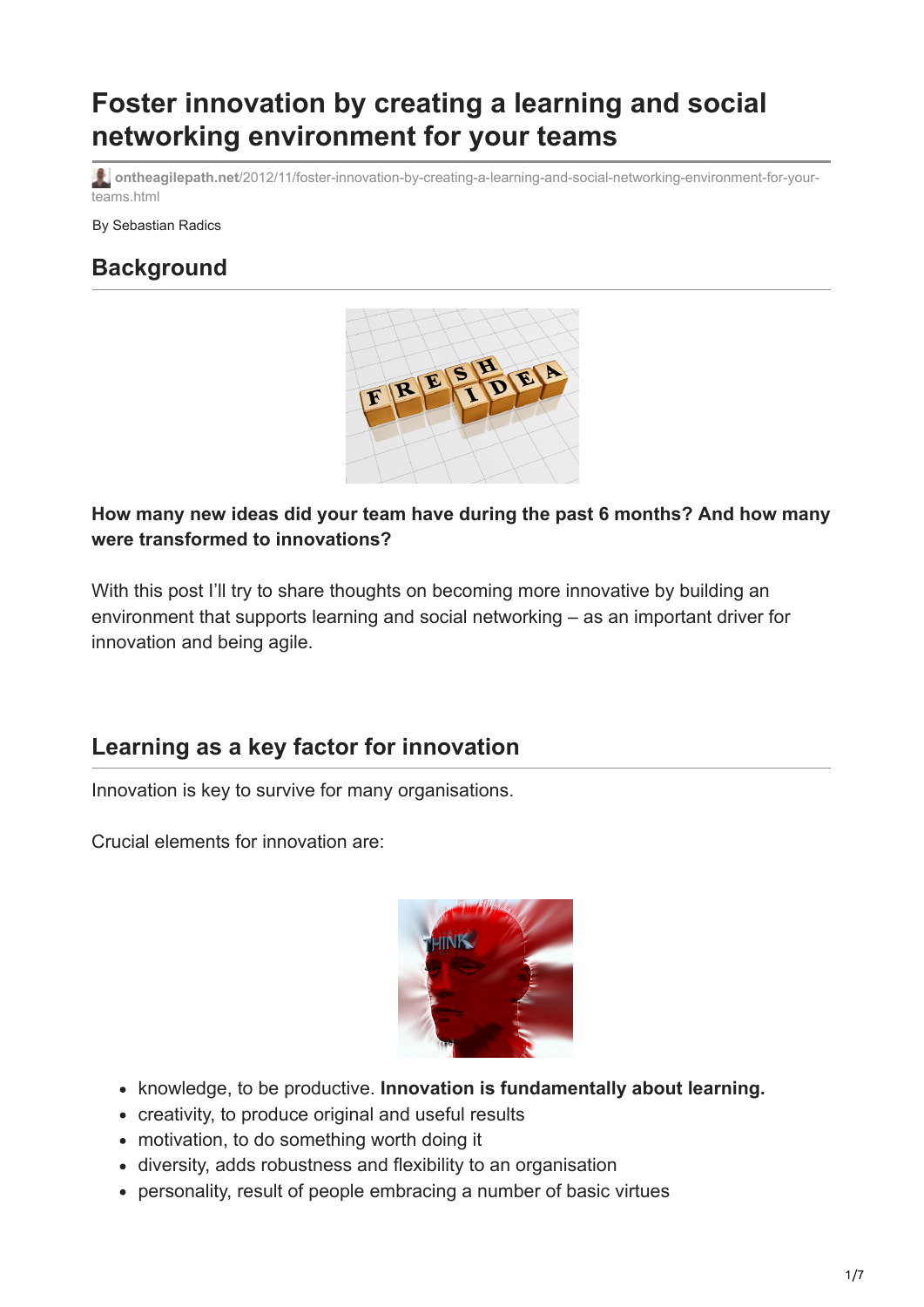**Given the rapid pace of change, the companies that will own the future will be those who learn "how to learn" the best.**

**Continuous learning will be the new competitive advantage.**

## **Create a learning environment**

*"Innovate out loud. Your idea is worthless if no one cares about it, but it's worth even less if no one knows about it."*

#### **Combined with encouraging innovation among your team members:**

- provide channels of disribution for ideas to be socialized with the team, across teams and throughout the company (without it you set great expectations but when ideas can't spread and be transformed to innovations you can earn great frustration)
- help your team members to learn how to create internal and external coalitions for their creative ideas.



It's a long way to an innovation – it needs time, the connection of of several thoughts, experimentation and much more. You can support by:

- Enabling and foster hunch connection the combination of thoughts that build a new idea (from one or more of your team's brains). Think about your team's communication behaviour and the team's environment.
- Seek for diversity of your team members. Overcome the fear to work with not easy to lead team members and the tendency of  $Homophily - as it prevents you from$ building diversity.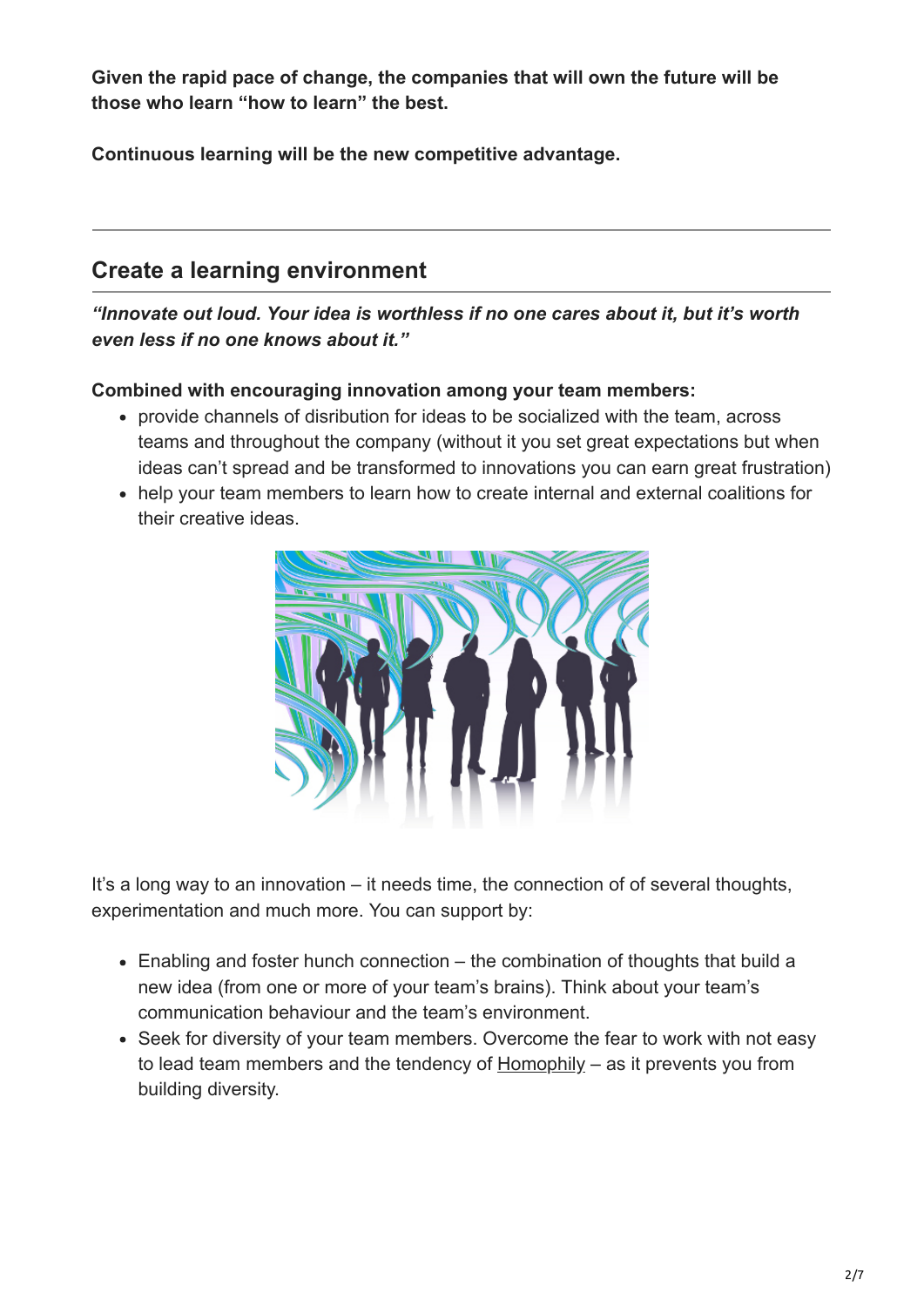- Creating a real space for experimentation and building an environment that welcomes failures as a fundamental part of learning. Structure and process are important – but do your best to free your team from it, to increase time spend with experimenting and innovating (consider your teams maturity level to increase process adaption steadily – a beginner team needs more structure than a high performance team that internalized the way to work best together).
- **Most great innovations were mostly evolutionary, not revolutionary. This implies that trying and also failing with things to enable the next step is necessary. The iterative approach of Scrum fosters evolution. The trick is to get more parts on the table and not only to think big thoughts.**
- **Foster creativity. Studies have shown that the companies that formally support creativity through programs are consistently the ones with the best new idea, the highest productivity, and the best morale.**

## **Diversity in your team**

#### *[Thanks to Michael Lant for this post on this](http://michaellant.com/2010/08/26/how-to-build-a-high-performance-agile-team/)*



Diversity helps your team to generate new ideas as different perspectives enlarge the solution space.

- Prefer having a small team with inspired out of the box thinkers (that may be hard to manage) than a team of drones.
- Make your team as diverse as possible. Try to include the broadest range of backgrounds as possible.

## **Consider diversity already in your hiring process**

- **a sound technical background is important not measured in years only but in how a candidate has used his experience to innovate**
- **search for excellent programmers but also with a broad range of experience – they bring more on the creativity table**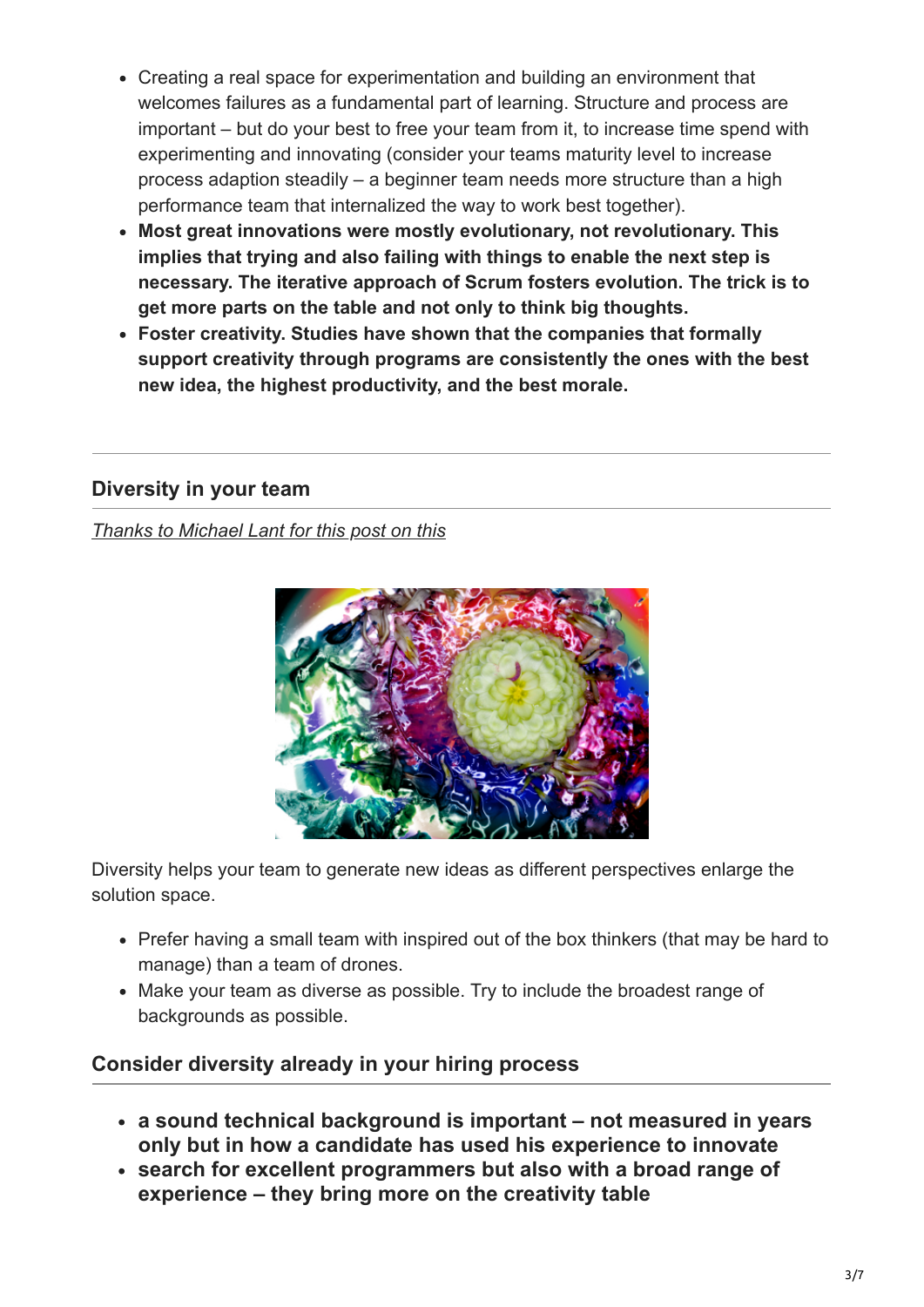- **consider if people have backgrounds in something completely different – like art, music, languages, family, …**
- **pay little attention to things like the number of years a person has spent with a particular technology or worked in a particular industry. Try to figure out if it was connected with doing the same again and again or if there was ongoing innovation done.**
- **ask about innovations and inventions. What did they dreamed and created? Was it and why was it successful or failed (and what was learned)?**

**What about the social networking?**

**Do you consider the social influence of new talent in your recruiting process?**

**Misleading criteria for hiring?**

- **Does the person have a degree? It's a supporting element but can lead to the wrong direction if too much weight is put on it. Often people without the highest degree are really successful.**
- **Number of years of work experience? It needs more background to see what was really done during this time.**
- **Number of years experience with a particular tool or language? Does not automatically say something about the knowledge level.**
- **Has the candidate built something like this before? Can contradict the seek for diversity in your team.**
- **Does everyone on the team give the person the "thumbs up" when they interview the candidate? – Supports [Homophily](http://en.wikipedia.org/wiki/Homophily) and with this hinders diversity to emerge.**

#### **Test with something where to see the solution approach?**

E.g. Can you put the 3 things in an order – hightest importance to lowest importance. And please explain why you decided this way:

- Hard work or work ethic
- Technical aptitude
- Communication

[Read](http://michaellant.com/2010/08/26/how-to-build-a-high-performance-agile-team/) for more details on this (as I don't want to replicate all the existing nice thoughts on it.)

#### **Pimp your team's environment**

Scrum enables a high focus on delivering value. With the sprints it has a strong rhythm. It's in my opinion important to ensure time to breathe (given implicitely with the feedback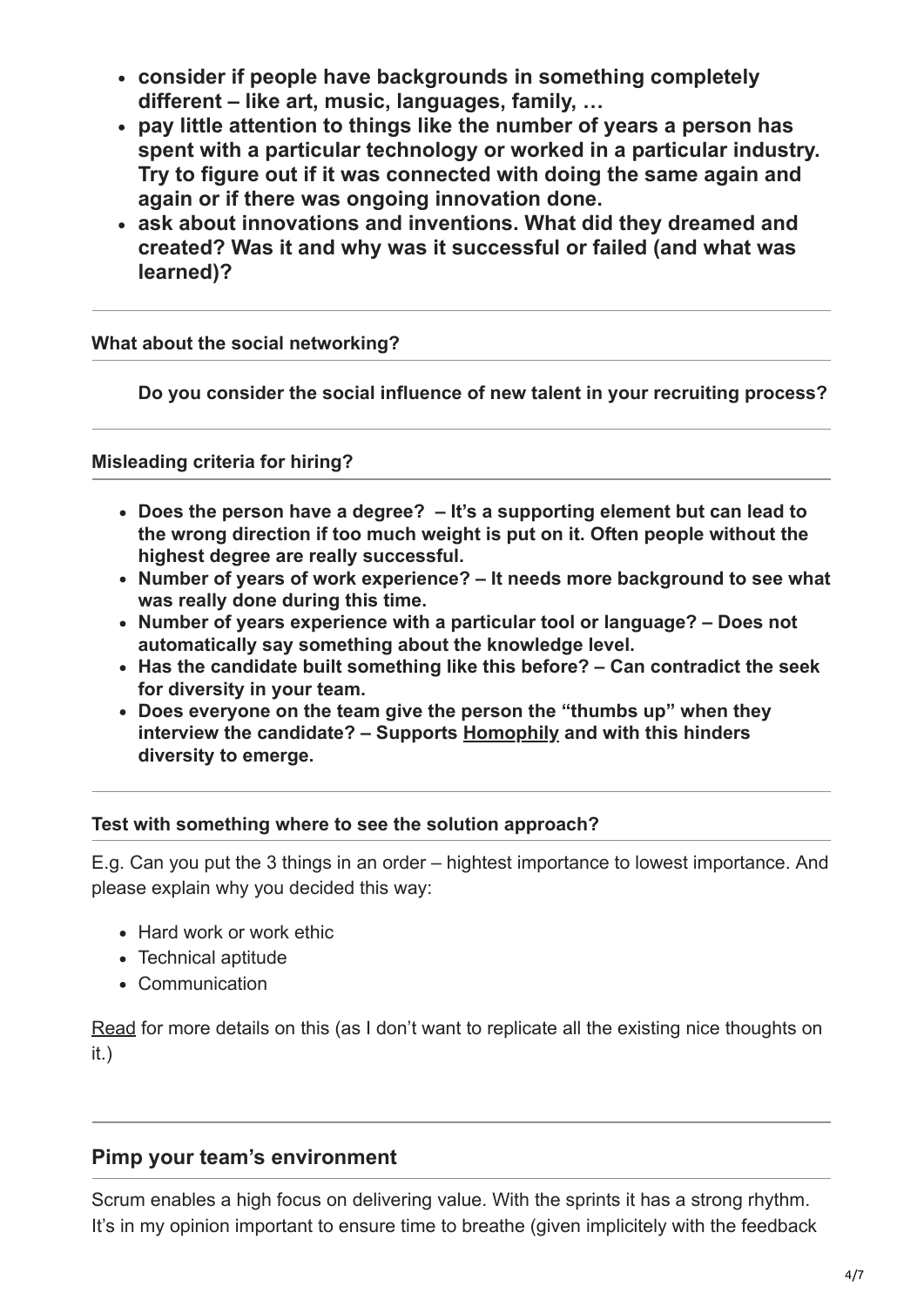loops but sometimes not considered seriously enough).

In addition it should be supported by the management and your team's environment set up.

### **Ensure support and involve your management**

Help your management to build a creative environment – ask for and foster:

- Safety freedom to take risks and ask questions. Have the acknowledgement that failures are OK. **Failure means that something new was tried, and not all new things succeed. If nothing new is tried, then all you are doing is repeating what you've already done.**
- Play play games by turning activities into little games (in your retrospective and throughout your daily work) – read [Variations in your retrospective](http://www.ontheagilepath.net/2012/11/evolving-retrospectives-variations-to.html) for some ideas on this
- Variation as routine kills creativity
- Visibility show creativity results within your team, across teams and the organisation
- Edge try to get edge experiences (special challenges, can be bit scary) that widen the team's scope and move the team out of its comfort zone.

### **Too much order kills innovation but chaos avoids getting stable connections.** *Try to find a balance.*

#### **Welcome learning and give enough space**

**Enrich life with special moments where you escape the daily routine:**

- **go for a walk (alone and with your team)**
- **give your team members time to immerse themselves in a network of ideas**
	- **by considering concepts like the [Atlassian's ShipIt days](http://www.atlassian.com/company/about/shipit)**
	- **having a decicated experimenting time regularly and long enough to achieve something.**

**Read across different sources in a short period – to enable more hunch connections.**

*To channel the idea creation – set some objectives – such as each team member must present their innovation work once per quarter to the whole team. What's produced must be related to the business you are in.*

**Make learning as simple as possible:**

**no bureaucracy to order books (a book should be available within one day)**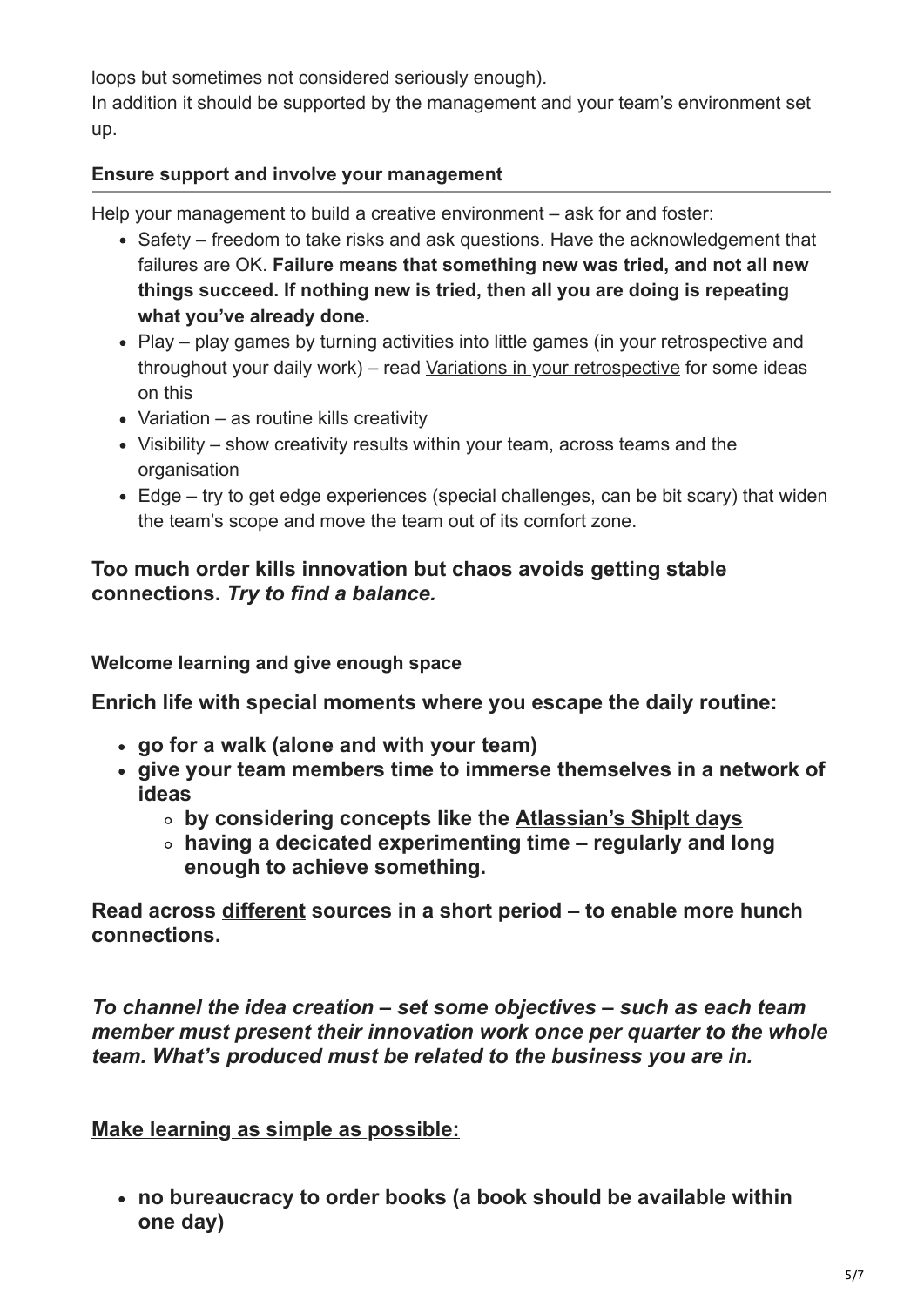- **maybe support with reading devices (like Kindles) as the books are even faster available and it's fancy and supportive**
- **paid by the company**
- **learn how to learn e.g. with speed reading techniques**

**Optimize for having your team members working in the** *FLOW* **state.**

- **do your Scrum working sessions interfere maybe it's good to move them to the end of the day**
- **reduce the noise level and prevent communication overlappings that wipe each other out**
- **minimize interuptions during the day**

**Focus on actionable items out of ideas to really get innovation implemented**

#### **Support networking**

#### **How do you encourage and foster social networking across your organization?**

- Can your team members share ideas and information easily via which media? Especially to strict visibility limitations or wrong tools prevent from networking.
- Can they connect with others easily? By which ways and events?

#### **Consider the basic facts**



It is important that neurotransmitters can really work efficiently.

- Ensure the right pace. If sometimes overhours are necessary ensure compensation (and not only by money).
- What about sports? Maybe you can establish common team sports but at least share who's doing what kind of sports. I remember nice table tennis fights in my team<sup>3</sup>
- Consider the importance of food nuts are brain energizers  $\odot$  Go together for lunch and combine it with a common walk.
- Provide drinks for free healthy water, coffee, juice